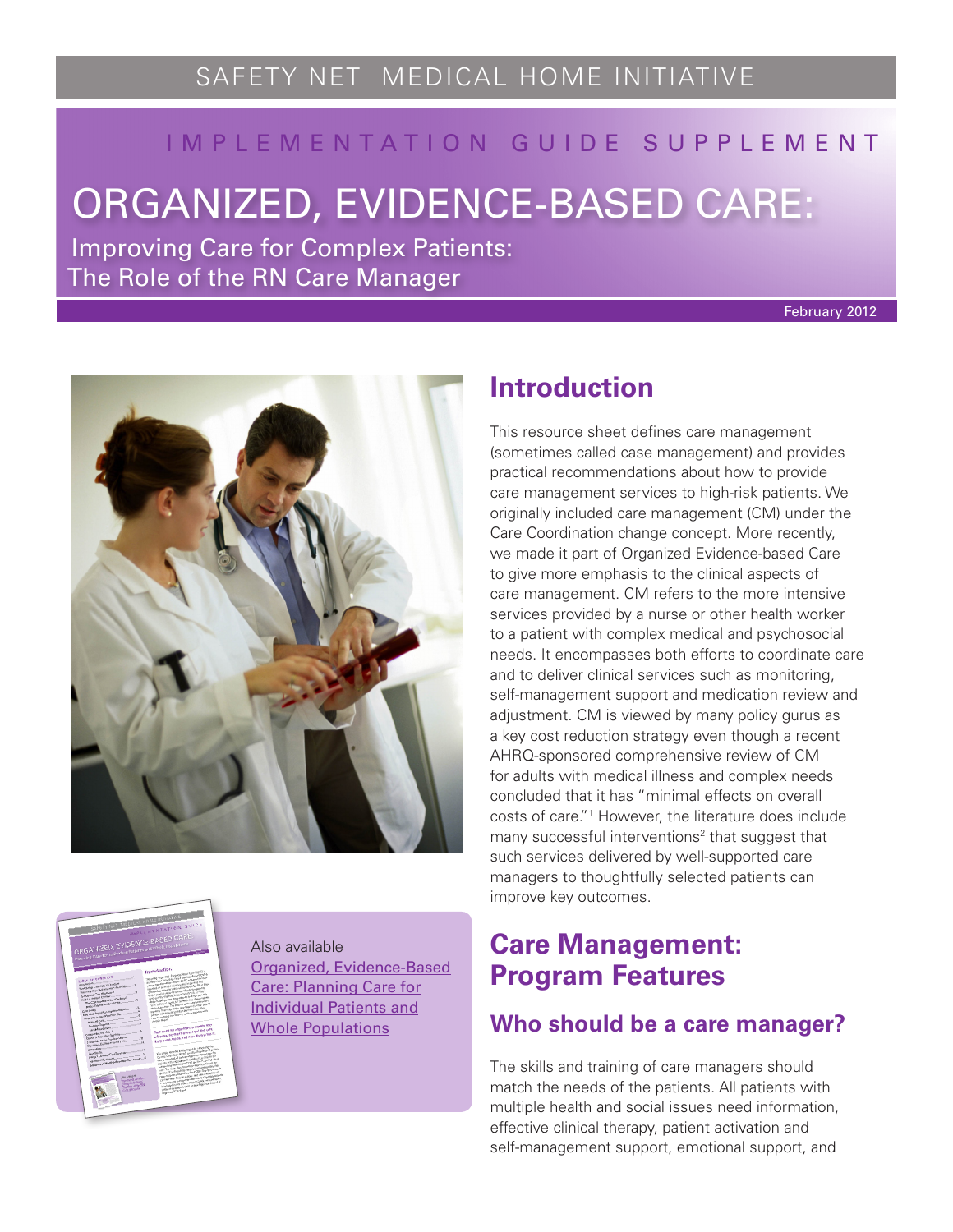help with care navigation and coordination. The last three needs can be addressed by a wide range of health workers if trained in relevant counseling approaches (e.g., motivational interviewing, teach-back). The needs of the patient population for clinical information and treatment influence the optimal background of the care manager. For patients with complex medical needs, most care managers are nurses because of the breadth of their clinical information and experience. However, a social worker or behavioral health specialist may well be more appropriate for patients whose primary needs are psychosocial and/or substance abuse.

# **What patients should be care managed and how should they be selected?**

The answer to this question depends in part on the primary goal of the CM program. The evidence suggests that CM is most successful for patients at high risk of the program's primary outcome. For example, CM programs trying to prevent re-hospitalizations would identify patients in hospital or recently discharged with risk factors for readmission. CM programs with broader goals (e.g., reduce total costs) have had greater difficulty demonstrating success because of challenges in identifying the patients most likely to benefit from CM. The recent emphasis on cost savings has focused attention on identifying more complex, sicker patients with multiple conditions. Many organizations use homegrown or proprietary predictive models to identify patients at highest risk of expensive care. Prediction models have generally performed poorly especially when based on retrospective administrative data. Greater reliance on socio-behavioral risk indicators such as medication nonadherence, lack of a regular physician, or social isolation may be more helpful. The HARMS 8 instrument developed by CareOregon is a nice example of a tool that identifies the population that is at the tipping point, where intervention makes a difference, not the ones who are already high utilizers. In other words, patients who are likely to benefit the most by a CM program addressing socio-behavioral risks.

### **What characteristics of care management programs are associated with success?**

#### **A. Training**

Additional training of care managers improves program success. The content of the training is of course dependent on the focus and goals of the program. But all care managers should be skilled at empowering and helping patient reach self-management goals, and using protocols to guide clinical management.

#### **B. The Role of Treatment Goals**

Most patients selected for CM interventions have multiple chronic conditions and other factors adding to the complexity of their care. Without clear treatment goals, a well meaning care manager can devote considerable time and energy to complex patients without much evidence of impact. CM interventions with specific goals AND strategies or protocols for reaching those goals appear to be more successful. Treating to explicit targets whether they are measures of disease control (e.g. BP or PhQ-9 levels) or the prevention of specific adverse outcomes such as readmissions may be critical to success.

#### **C. Care Management Program Intensity and Duration**

The AHRQ review indicates that the success of CM programs tends to increase with the amount of face-to-face contact between care manager and patient. Telephone-only interventions have generally been unsuccessful. There is also some suggestion that longer duration programs are more effective—e.g., six months or longer.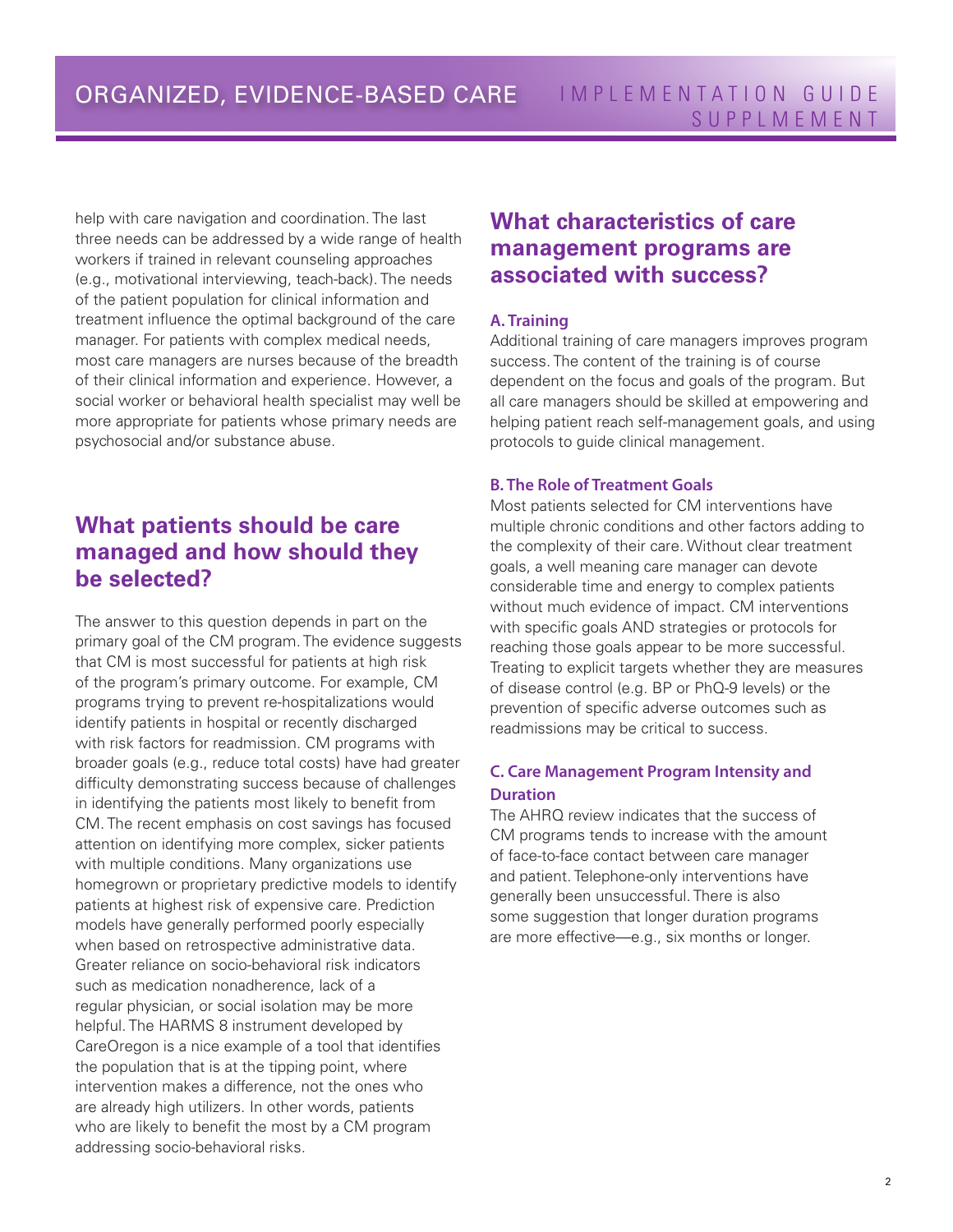#### **D. Care Manager Situation and Support**

CM is most successful when fully integrated with the patient's medical care and providers. The link with primary care is especially critical. Care managers should ideally function as members of the primary care team, although that is not always possible. Chaos could result if the care manager and primary care clinician are not collaborating on a single care plan, so close communication is essential. Evidence also suggests that care managers benefit from access to a physician or team specializing in the target clinical condition. For elderly patients with multiple health and/or social needs, regular review of patients with a consulting general internist or geriatrician has been helpful.

## **How will we know if a CM program is making progress?**

Since CM programs tend to target the sickest patients with the highest utilization, it is easy to be fooled into thinking the program is successful by comparing preand post-program utilization because, on average, the highest utilizers this year will have lower utilization next year. Since most organizations have limited CM resources, it may be wise initially to identify more high risk patients than can be care managed, divide them into two groups (ideally at random), assign CMs to one group, and compare key outcomes. While this sounds like research, it may be wise practice management given the high cost of a CM program and the limited evidence of their success. The comparison group will help you evaluate whether any improvement seen in the CM group is the result of the CM or would have happened anyway without extra intervention.

CM program progress should be evaluated by the extent to which patients are achieving major program goals—e.g., reduced hospitalizations, better disease control, better patient quality of life, reduced emergency room use. Since improved care coordination is often an important goal, a list of various care coordination measures is included in the [Care](http://www.safetynetmedicalhome.org/change-concepts/care-coordination) [Coordination](http://www.safetynetmedicalhome.org/change-concepts/care-coordination) implementation guide.

### **Case Study: TEAMcare**

The TEAMcare study recently published in the New England Journal of Medicine<sup>3</sup> has attracted considerable attention because of its very positive outcomes among patients with poorly controlled medical conditions (BP, LDL, and/or HbA1c) AND depression. Nurse care managers co-managed patients with their primary care doctors. What characteristics of TEAMcare were associated with its success?

- 1. Patients worked with nurses and primary care providers (PCPs) to collaboratively establish clinical and self-management goals that guided management.
- 2. Nurses provided structured visits to the patients in their primary care clinic every two to three weeks until goals were reached, then telephone follow-up every four weeks.
- 3. Nurses monitored progress and made medication adjustment recommendations to the PCP by protocol, and provided self-management support in an effort to reach treatment targets.
- 4. Nurses met weekly with a psychiatrist, general internist, and psychologist to review new cases and patient progress.

Although TEAMcare patients had two or more chronic conditions, they weren't as elderly or as sick as the complex, older patients that many CM programs target. Nonetheless, the close ties with PCPs, the emphasis on developing treatment goals and adjusting management to reach them, seeing patients in person, and having regular access to expert clinicians appear to be features of successful CM programs.